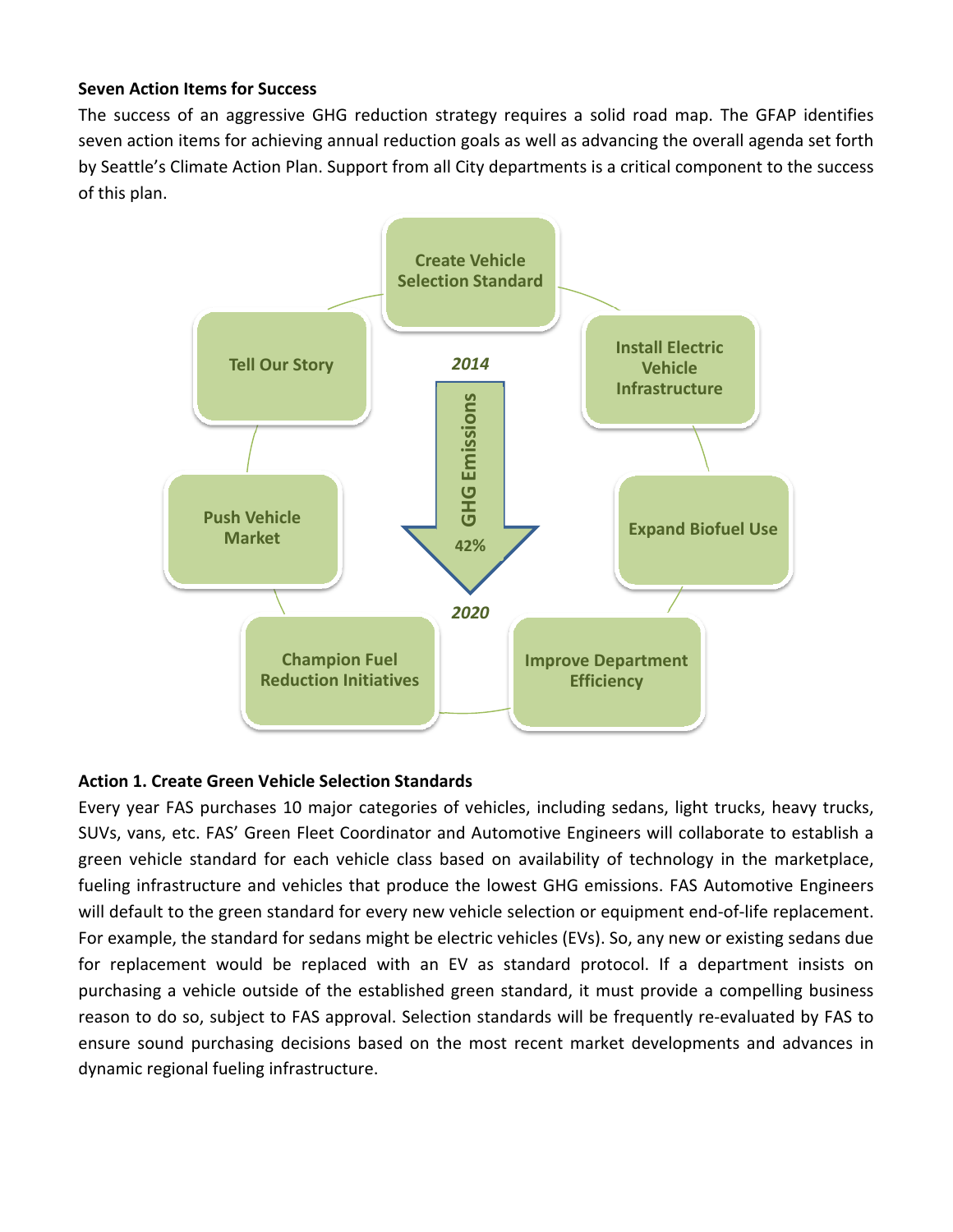The inverted pyramid below depicts the GHG decision hierarchy to show how much of a fuel type the fleet should be striving for by 2020 and beyond.



#### **Action 2. Install Electric Vehicle Infrastructure**

In order to expand our EV fleet, we need to strategically establish a comprehensive charging infrastructure network. Some of the current challenges to doing so include funding the initial capital installation cost, lack of electrical capacity in buildings and establishing the roles and responsibilities of planning, acquisition, ownership and maintenance between FAS, Facility Operations, City departments and Capital Development. FAS will identify key players and establish a process to make installation, maintenance and accessibility of charging stations a straightforward practice. Particular action items are outlined below:

- Conduct an Electric Vehicle Supply Equipment (EVSE) Pilot Project FAS will coordinate a pilot study to gain an understanding of the costs associated with installation of EVSE at various locations where fleet vehicles are parked.
- Develop an EVSE Master Plan With the results of the pilot study, FAS will create a plan to develop the City's electrical infrastructure to support the deployment of EVs at City facilities. This plan will include performing an electrical capacity assessment of fleet facilities to identify electrical upgrades required to support EVSE expansion. The plan will define roles and responsibilities related to the purchase, installation, maintenance and replacement of EV charging stations and how the associated costs will be recovered.
- Explore External Funding Sources FAS will evaluate available federal, state, non‐profit and/or private grant funding to support EV infrastructure. Green fleet resources will be allocated to explore funding opportunities, initiate the application process and manage any grant funds received.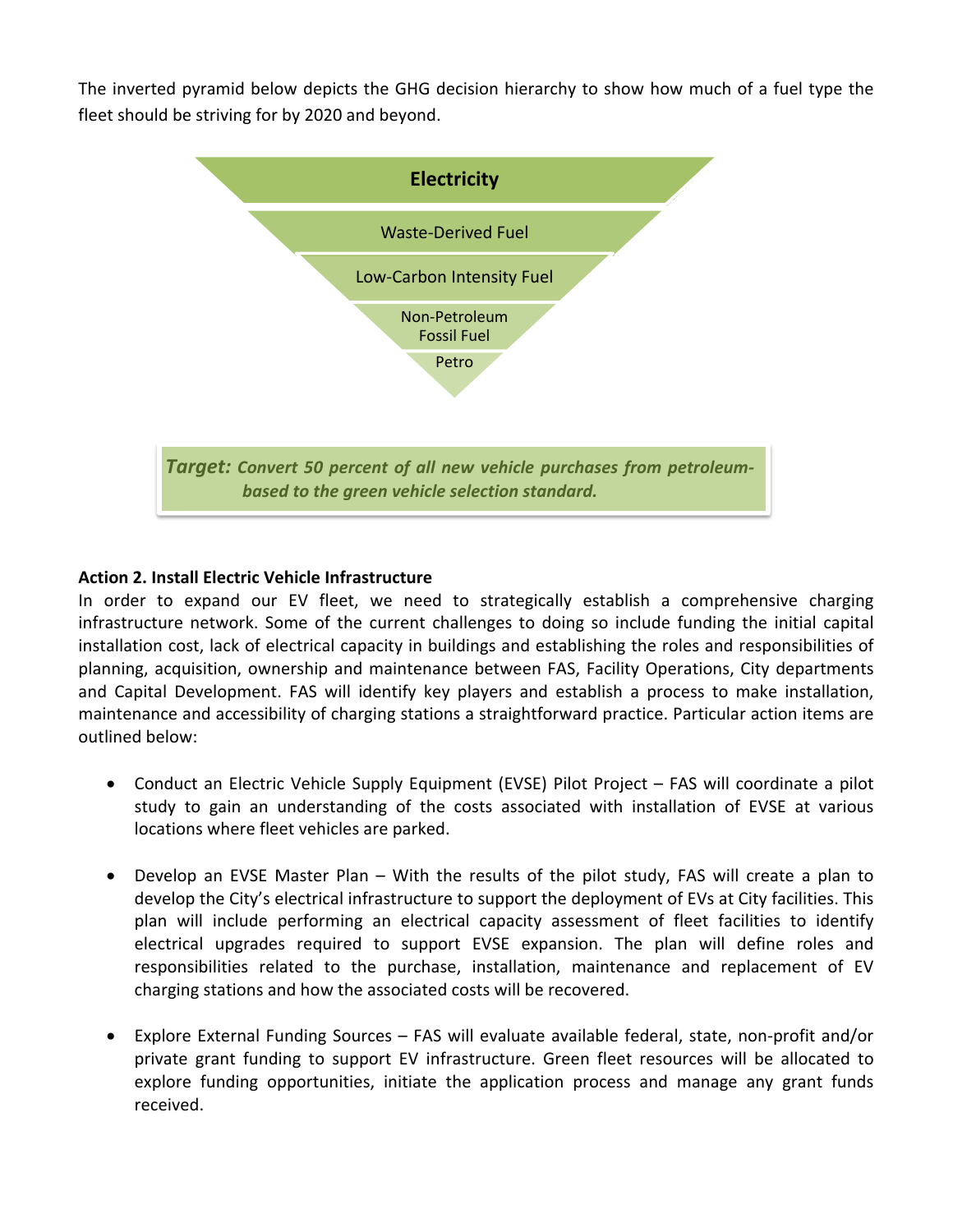Regional Response Collaboration – The City will partner with external stakeholders to advance the overall strategic EV infrastructure agenda.

*Target: Install infrastructure for 300+ EVs in fleet facilities by 2020.*

#### **Action 3. Expand Biofuel Use**

While biofuels are a "greener" option over petroleum, not all biofuels are created equal. For instance, some may have a higher carbon footprint than others and some may compete with our nation's food supply. A challenge of evaluating the viability of biofuels is balancing sustainability, environmental impact and land use implications. FAS has developed a decision pathway to facilitate informed decisions when purchasing biofuels. The pathway will consider life cycle energy costs, available infrastructure, sustainability parameters and opportunities to form a regional "buying consortium." The goal of this process is to decrease costs, increase choices and make sustainable environmental business decisions when purchasing biofuels.



\*Well to Wheels: cradle-to-grave analysis of total energy consumption of the specific fuel. GREET Model (Argonne National *Laboratory) can be used for this.*

> *Target: Solicit a Request for Proposal for biodiesel in 2014 to purchase only sustainable, locally sourced biofuel for all B20 blends of biodiesel.*

#### **Action 4. Improve Department Operational Efficiency**

FAS' role in the City's green fleet efforts includes vehicle procurement, fueling infrastructure management and development, in‐vehicle technology installation and working with the auto industry to stimulate markets for preferred vehicles. However, the biggest gains toward fuel reduction can be made by City departments assessing their service delivery and identifying opportunities to reduce fuel by changing the way service is delivered. It is ultimately up to the departments to determine and plan how best to increase operational efficiency to reduce fuel consumption. Under this initiative, each City department is strongly encouraged to prepare a Fuel Reduction Opportunities Assessment and Implementation Plan (FROAIP). FROAIPs address five distinct areas: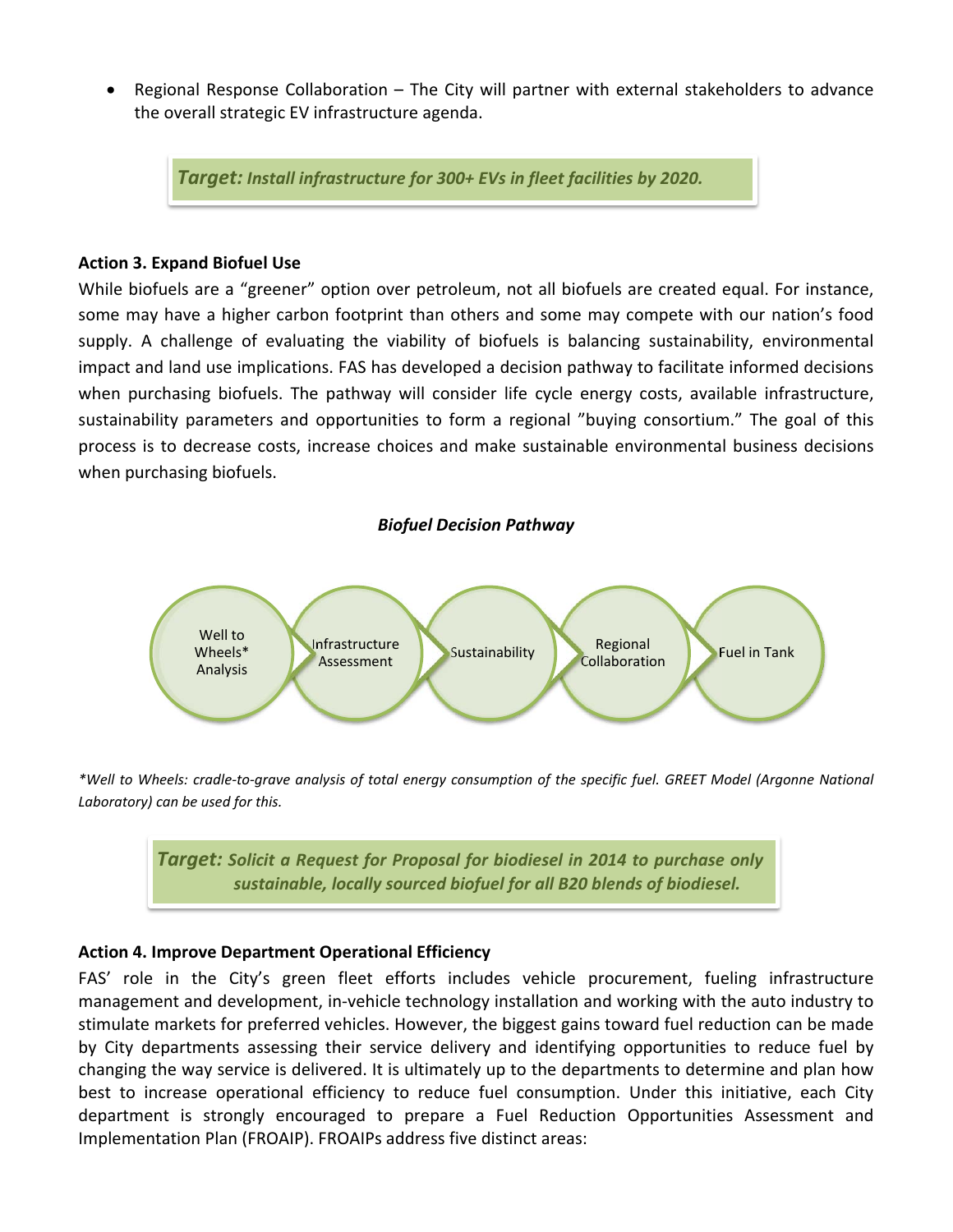- 1. Management Support including a statement about management's commitment to reduce fuel through improved delivery of City services. This section should also describe how middle and field management will be held accountable to outcomes.
- 2. Service Delivery Assessment includes a thorough assessment of how departmental services are delivered.
- 3. Fuel Reduction Opportunities includes a list of opportunities to reduce fuel through procedural or process changes in service delivery.
- 4. Steps for Implementation outlines actionable items to implement the fuel reduction opportunities, evaluation measures and a timeline for implementation.
- 5. Progress Reporting and Continual Improvement will include the department's self‐ determined benchmarks and identification of a system to integrate new opportunities that are revealed during FROAIP implementation.

FAS's Green Fleet Coordinator is available to assist departments in developing robust FROAIPs by facilitating discussions and providing industry expertise to develop a road map for changes in service delivery to increase fuel efficiency.

*Target: FAS will submit fleet GHG reduction reports every year to assist departments to benchmark progress and evaluate effectiveness of fuel reduction initiatives.*

#### **Action 5. Champion Fuel Reduction Initiatives**

The best way to reduce GHG emissions is to reduce petroleum fuel use overall. FAS will support this effort in several ways:

- Increase Biofuel Usage FAS will issue a Request for Proposals (RFP) for biodiesel fuel procurement. This solicitation will be for a locally‐sourced, waste‐derived vegetable biodiesel B20 blend. B20 will be used in all current diesel fuel sites by late 2014/early 2015.
- Citywide Anti‐Idling Policy FAS will implement an appropriate policy instrument for a standard Citywide anti‐idling policy.
- Expand In‐Vehicle Technology FAS will research and deploy new technology to reduce fuel consumption as it becomes available. Some examples include:
	- o *IdleRight system in all Seattle Police Department Patrol Cars* Idle management systems, which allow patrol officers to turn off their patrol cars when idle while maintaining power for necessary computer equipment. IdleRight will be installed in all new patrol vehicles as of Jan. 1, 2014.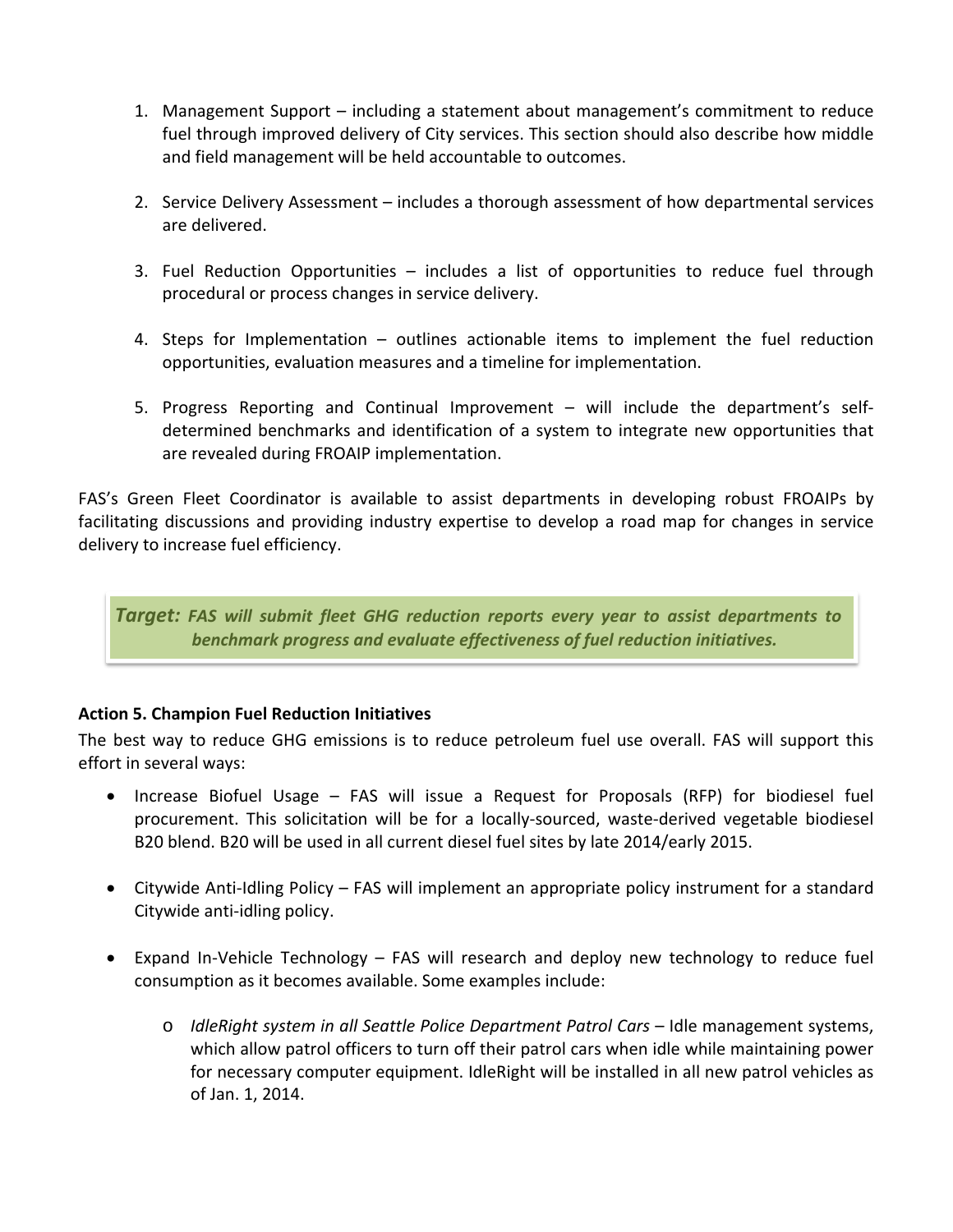- o *Advanced Vehicle Locator Systems* Advanced Vehicle Locator (AVL) systems are GPS‐ enabled locator devices that monitor and correct excessive idling or speeding. This improves maintenance and overall driver performance. An AVL pilot study will begin on a select group of vehicles by the end of 2014.
- Tracking Progress A 42 percent GHG reduction plan over seven years equates to a 6 percent overall GHG reduction each year. This annual reduction target will be tracked and progress will be communicated to departments each year. FAS will provide annual GHG "report cards" to all City departments outlining GHG, vehicle miles traveled and fuel use by department.

*Target: Reduce fossil fuel consumption by 1 million gallons annually by 2020 (using 2013 as a baseline year).*

#### **Action 6. Push Vehicle Market Development**

Alternative vehicle choices have expanded significantly in recent years. However, choices are still limited or non‐existent in some high‐impact areas. The City will push the market by generating demand for these vehicles.

 Police Patrol Cars – Currently no alternative fuel choices are available for this class of vehicle. Patrol cars are a *huge* source of fuel consumption for any municipality. In 2012, the Seattle Police Department's 300 patrol cars used more than 500,000 gallons of fuel, which accounted for more than 20 percent of fossil fuels burned for the entire City fleet, including both Seattle City Light and Seattle Public Utilities. Any gains that can be made in the area of fuel reduction will pay off handsomely in terms of saving money, reducing environmental impact and attaining GHG reduction goals.

*Target: Work with manufacturers to develop an EV or hybrid patrol car to be market ready by 2020.*

 Light and Heavy‐Duty Trucks – These are two high‐impact vehicle classes where alternative technology can realize significant fuel savings. Currently, there are several manufacturers introducing EV and other alternative fuel options for both light and heavy trucks. The City will explore new technologies as they come online and purchase vehicles that align with our customers' business needs.

*Target: Expand alternative fuel truck fleet 15 percent by 2017.*

 Hydrogen Fuel Cell Technology – The hydrogen market is expanding rapidly. Today, hydrogen fueling infrastructure is costly and geographically limited, but manufacturers are working to expand availability and affordability of hydrogen throughout the country. FAS will explore this new technology for potential use at the City. If regional market pressure can be applied by increasing fuel cell vehicle demand, the private market could be encouraged to develop fuel infrastructure in the Pacific Northwest.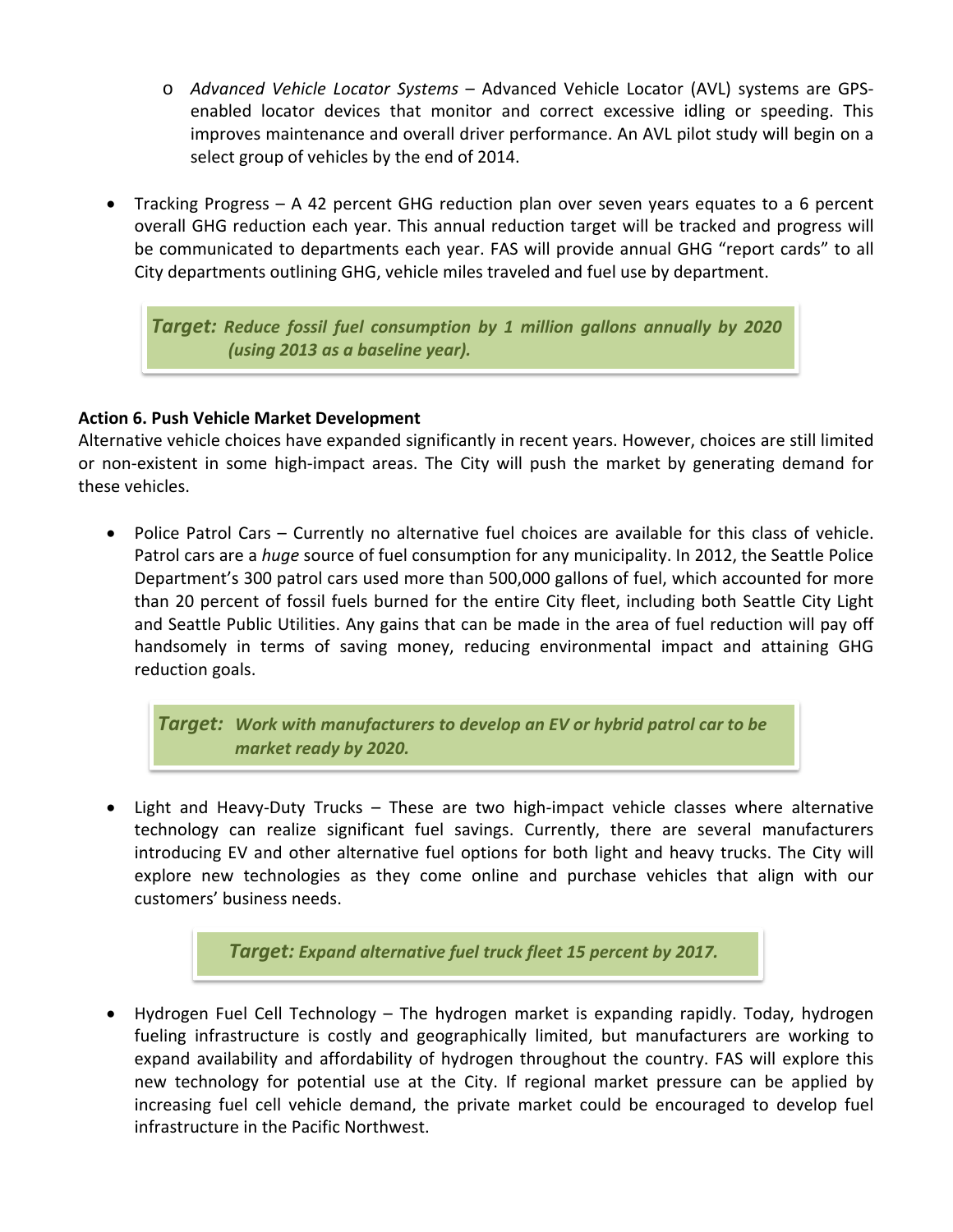*Target: Purchase or lease up to five hydrogen vehicles by 2020 (pending available infrastructure).*

#### **7. Tell Our Story: Being Green, Saving Money, Advancing Technology and Blazing the Trail**

As an early adopter of green fleet technology, the City is now in a unique position to draw from its decade of experience and data collection to share key impacts of these vehicles in fleet applications. We are a leader in this field and others are looking to us for guidance and information. By sharing our story, we can spur other green fleet initiatives and bolster the viability of the green vehicle market overall. This ultimately serves our interest in reducing GHGs by expanding the market, pushing new technology, increasing competition, driving costs down and increasing vehicle choices. Maintaining a high profile in the local, regional and national fleet communities will help other entities follow suit and garner wide support to keep the green fleet efforts moving forward at the City and beyond. We will focus on four communication channels in this action item, as illustrated in the figure below.



- 1. Media Press Releases FAS will work with City public information officers and local media outlets to periodically release green fleet "success stories." This will increase public awareness of the advancements the City is making in this area, how these efforts have saved taxpayer money in fuel costs, reduced GHG emissions and improved public health by burning less fossil fuel.
- 2. Publish Trade Articles Publish articles in fleet trade magazines to highlight our experience with green fleet initiatives and share our experiences and "best practices" with other entities on a national scale.
- 3. Conference Presentations Present green fleet data at select conferences to feature costs and benefits of going green and to foster broad networking opportunities.
- 4. Partnership Collaborations Continue collaborating with existing partners such as the Puget Sound Clean Air Agency and form new partnerships with other agencies or organizations to share information, network and collaborate on alternative vehicle projects that are mutually beneficial.

*Target:* **1) Publish one trade article per year.**

- **2) Present at one local and one national conference per year.**
- **3) Participate in one collaborative project with an outside agency per year.**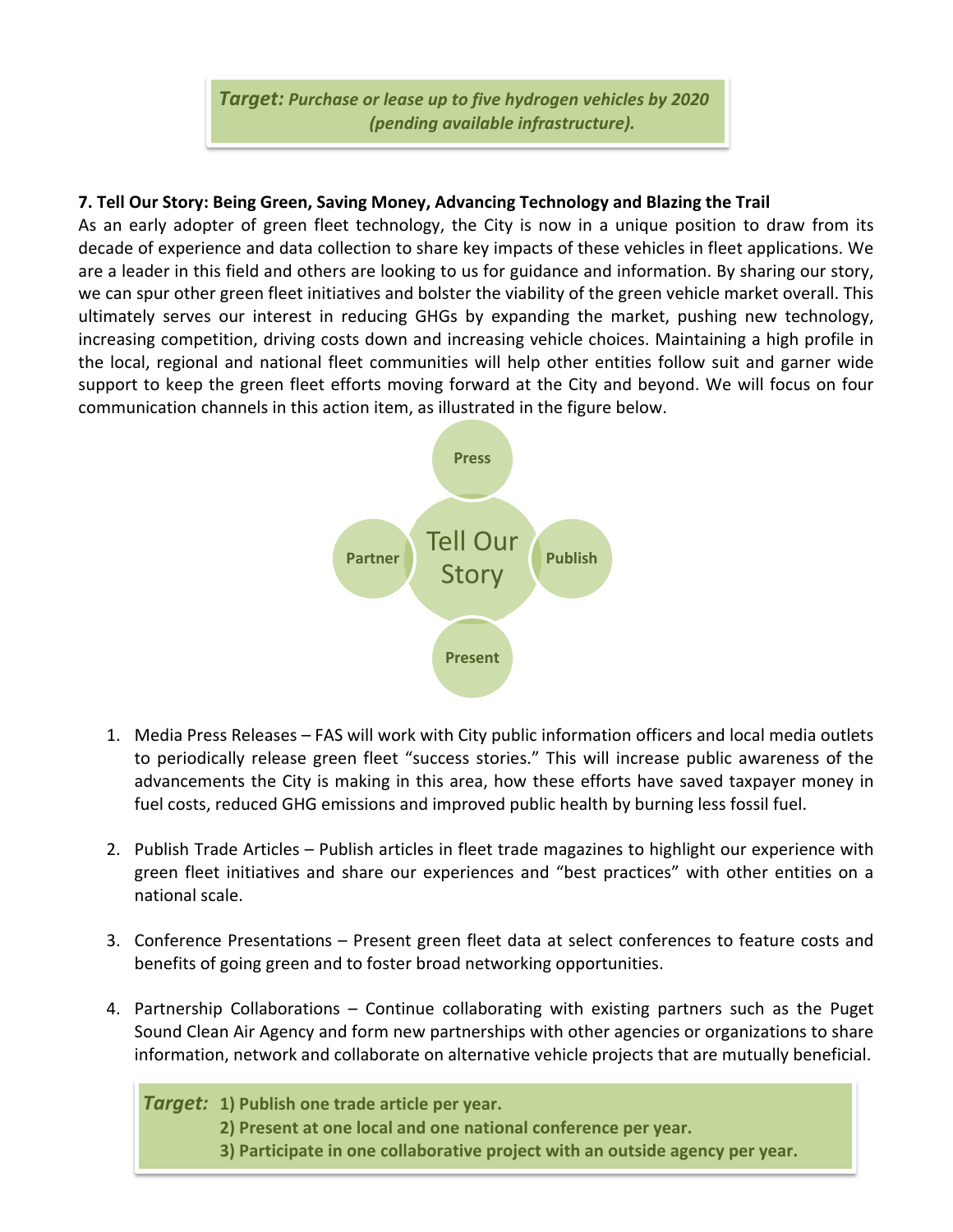### **Target Summary Table**

| <b>Action</b>                                                                                                                                                                                                                                                                                                                                                                                                                                                                                                                                               | <b>Working Target</b>                                                                                                                                                                                                                                                                                                                                                                                                                                                                                                                                                    | <b>Hard Target</b>                                                                                                                                          |
|-------------------------------------------------------------------------------------------------------------------------------------------------------------------------------------------------------------------------------------------------------------------------------------------------------------------------------------------------------------------------------------------------------------------------------------------------------------------------------------------------------------------------------------------------------------|--------------------------------------------------------------------------------------------------------------------------------------------------------------------------------------------------------------------------------------------------------------------------------------------------------------------------------------------------------------------------------------------------------------------------------------------------------------------------------------------------------------------------------------------------------------------------|-------------------------------------------------------------------------------------------------------------------------------------------------------------|
| Reduce Greenhouse Gas (GHG)<br>Emissions                                                                                                                                                                                                                                                                                                                                                                                                                                                                                                                    | 6% annual reduction of GHG every year starting in 2014.                                                                                                                                                                                                                                                                                                                                                                                                                                                                                                                  | 42% reduction in GHG by 2020.                                                                                                                               |
| <b>Create Green Vehicle Selection</b><br>Standard                                                                                                                                                                                                                                                                                                                                                                                                                                                                                                           | Chose a green vehicle standard for each of the 10 major vehicle classes. Re-evaluate standards every 6-8 months<br>based on market and technology advancements.                                                                                                                                                                                                                                                                                                                                                                                                          | 50% of new vehicles will be chosen<br>from green vehicle standard.                                                                                          |
| Conduct FAS-funded pilot study in 2014 to identifity installation costs of EV charging stations.<br>Develop Electric Vehicle Supply Equipment (EVSE) master plan including a building electrical capacity assessment<br>and identifying roles and responsiblities related to purchasing, installing, maintaining and replacing EV charging<br>Install Electric Vehicle Infrastructure<br>stations.<br>Explore grant funding to support EV infrastructure.<br>Collaborate with external stakeholders in a regional response to EV infrastructure challenges. |                                                                                                                                                                                                                                                                                                                                                                                                                                                                                                                                                                          | Install 300+ charging stations in<br>fleet facilities by 2020.                                                                                              |
| <b>Expand Biofuel Use</b>                                                                                                                                                                                                                                                                                                                                                                                                                                                                                                                                   | Procure high-quality, waste-derived (used cooking oil), locally sourced biodiesel to replace standard diesel in all<br>City fuel sites.                                                                                                                                                                                                                                                                                                                                                                                                                                  | Solicit RFP in 2014 to purchase B20<br>for all diesel fuel tanks by early<br>2015.                                                                          |
| Improve Department Operational<br>Efficiency                                                                                                                                                                                                                                                                                                                                                                                                                                                                                                                | Departments are encouraged to assess their service delivery and identify opportunities that will reduce fuel by<br>changing the way that service is delivered. FAS' Green Fleet Coordinator is available for assistance.                                                                                                                                                                                                                                                                                                                                                 | FAS will submit annual fleet GHG<br>reduction reports to help<br>departments evaluate progress.                                                             |
| Champion Fuel Reduction Initiatives                                                                                                                                                                                                                                                                                                                                                                                                                                                                                                                         | Increase biofuel usage by issuing an RFP for local-waste-derived biodiesel B20 blend and using B20 in all current<br>diesel fuel tanks by the end of 2014.<br>Implement policy instrument for Citywide anti-idling policy.<br>Expand in-vehicle technology to reduce fuel consumption, such as install the IdleRight system in all SPD patrol<br>cars, and a start an Advanced Vehicle Locator (AVL) pilot study on select vehicles in 2014.<br>Issue GHG report cards to each department on a yearly basis benchmarking progress against 6% annual<br>reduction target. | Reduce fossil fuel consumption by<br>1 million gallons annually by 2020<br>(using 2013 as a baseline).                                                      |
|                                                                                                                                                                                                                                                                                                                                                                                                                                                                                                                                                             | Apply market pressure to develop pursuit-rated EV or hybrid police patrol car.                                                                                                                                                                                                                                                                                                                                                                                                                                                                                           | EV or hybrid patrol car market<br>ready by 2020.                                                                                                            |
| Push Vehicle Market Development                                                                                                                                                                                                                                                                                                                                                                                                                                                                                                                             | Explore new fuel technology for light and heavy-duty trucks and purchase vehicles that fit our business needs.                                                                                                                                                                                                                                                                                                                                                                                                                                                           | Expand alternative truck fleet 15%<br>by 2017.                                                                                                              |
|                                                                                                                                                                                                                                                                                                                                                                                                                                                                                                                                                             | Create regional market demand for hydrogen vehicles to ease fuel infrastructure costs.                                                                                                                                                                                                                                                                                                                                                                                                                                                                                   | Purchase up to five hydrogen<br>vehicles by 2020 (pending available<br>infrastructure).                                                                     |
| Tell Our Story                                                                                                                                                                                                                                                                                                                                                                                                                                                                                                                                              | Help decrease vehicle cost and increase alternative choices by expanding market through raising awareness of<br>viability/affordability of alternative fuel vehicles. Share our 10+ years of data and experience operating one of<br>the largest green fleets in the nation to help other agencies go green and create more demand in the market.<br>Information share through press releases, magazine/journal articles, presenting at local conference and<br>partnering with other agencies on alternative vehicle projects.                                          | Publish one trade article, present<br>at two conferences and participate<br>in one collaborative project with<br>outside agency at a minimum every<br>year. |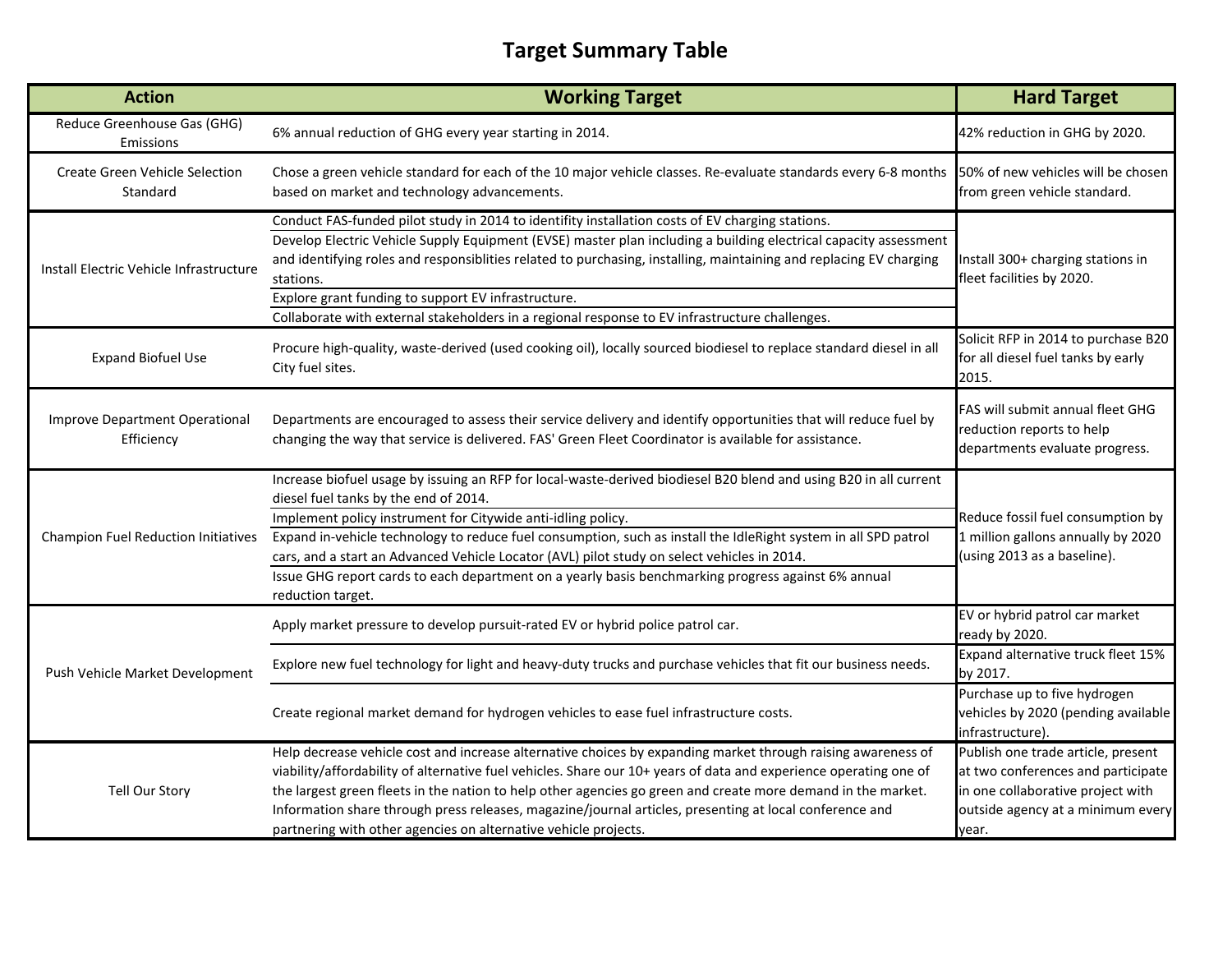**Methodology**



*FUEL Inventory Reporting Standard:*



A *regional* reporting standard set forth by the *California Air Resources Board* (ARB) Low Carbon Fuel Standards (LCFS)<sup>1,2</sup> will be used to inventory the City's greenhouse gas (GHG) emissions based on 2013 fuel consumption<sup>3</sup>. International and National standards are too broad in scope and provide emissions factors (EFs) with carbon intensities that are not consistent with our regional fuel types and pathways. While local standards may provide the most accurate EFs, at this time there is only one study $<sup>±</sup>$  available from Washington state specifically</sup> discussing local carbon intensity EFs. While the Washington state study may provide the most applicable localized factors for select fuels, these EFs are not widely published or used and would provide data that is not comparable to other local and regional inventories. Because Washington carbon intensity for fuels is very similar to California, ARB EFs will be used to provide the most accurate, reproducible inventory.

The combustion of fossil fuels in mobile sources emits  $CO<sub>2</sub>$ , CH<sub>4</sub> and N<sub>2</sub>O. As such, all three gasses have already been converted to  $CO<sub>2</sub>$  equivalents<sup>2</sup> (CO<sub>2</sub>e) and included in this inventory.

\*\*\*\*\*\*\*\*\*\*\*\*\*\*\*\*\*\*\*\*\*\*\*\*\*\*\*\*\*\*\*\*\*\*\*\*\*\*\*\*\*\*\*\*\*\*\*\*\*\*\*\*\*\*\*\*\*\*\*\*\*\*\*\*\*\*\*\*\*\*\*\*\*\*\*\*\*\*\*\*\*\*\*\*\*\*\*\*\*

**GHG** emissions for fuels: CO<sub>2</sub>e

 $CO<sub>2</sub>e$  **emissions** = Carbon Intensity Value<sup>2</sup> x Fuel Energy Content<sup>4</sup> x Fuel consumed<sup>3</sup>

Example calculation: Carbon Intensity for diesel =  $94.71$  gCO<sub>2</sub>e/MJ Fuel Energy Content diesel = 135.5 MJ/gal Diesel fuel consumed in 2012 = 1,060,914 gal

Diesel CO<sub>2</sub>e = 94.71 gCO<sub>2</sub>e/MJ x 135.5 MJ/gal x 1,060,914 gal x 1 kg/1000g = 13,614,927 kgCO<sub>2</sub>e

\*\*\*\*\*\*\*\*\*\*\*\*\*\*\*\*\*\*\*\*\*\*\*\*\*\*\*\*\*\*\*\*\*\*\*\*\*\*\*\*\*\*\*\*\*\*\*\*\*\*\*\*\*\*\*\*\*\*\*\*\*\*\*\*\*\*\*\*\*\*\*\*\*\*\*\*\*\*\*\*\*\*\*\*\*\*\*\*\*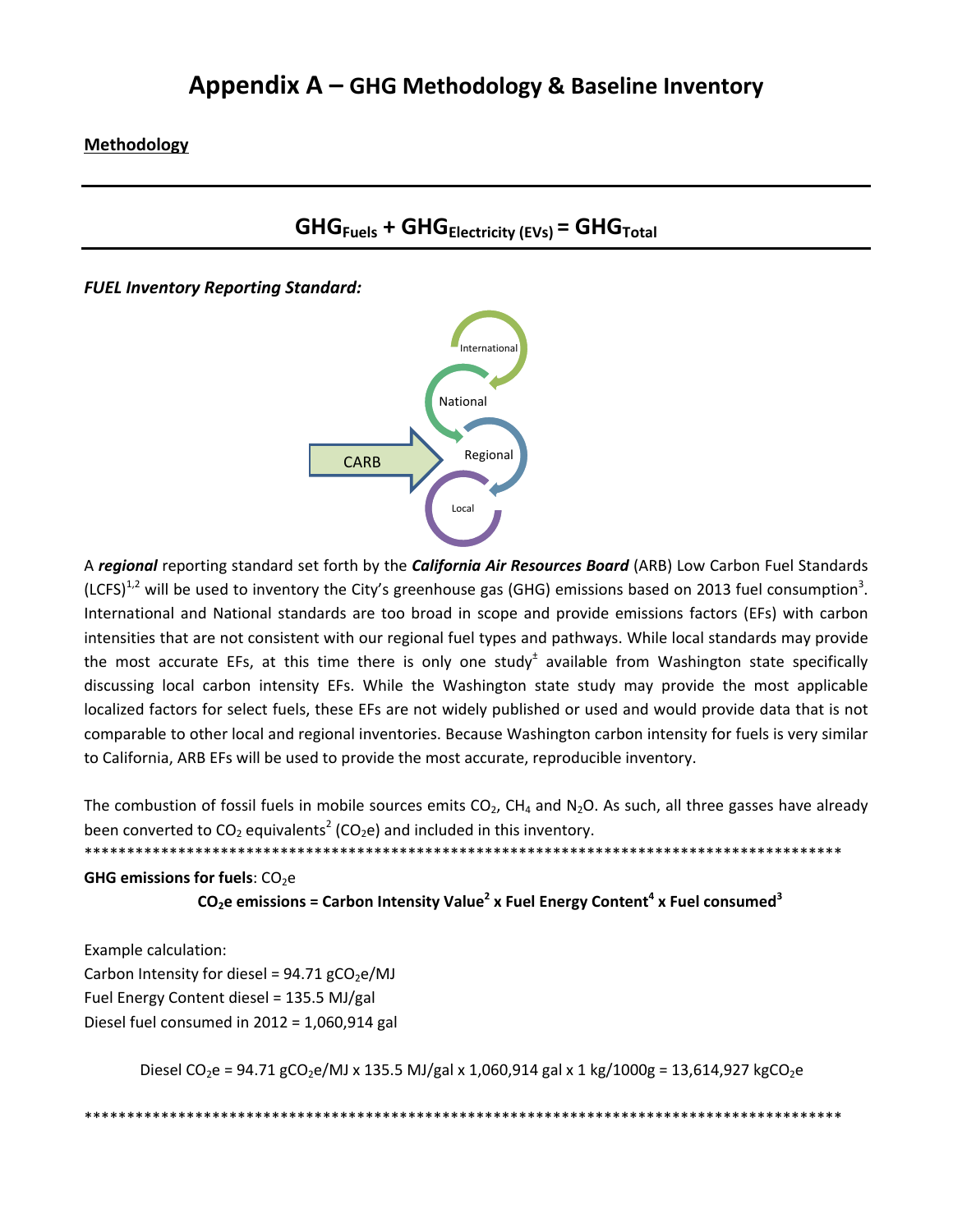#### **Electricity Inventory Reporting Standard:**



A local reporting standard based on Seattle City Light (SCL) 2012 retail power emission factor<sup>6</sup> will be used to calculate GHG emissions for electric vehicle (EV) use. This EF was chosen because approximately 94 percent of electricity generated by SCL is from hydroelectric dams which produces a significantly lower emissions factor than typical utilities. It should be noted that SCL EFs are in units of CO<sub>2</sub> (not CO<sub>2</sub>e). Also, electricity use for each EV is not available. However, the 26 Nissan Leafs in the motor pool are separately metered and chargers are exclusive to the motor pool Leafs only. As such, the aggregate kWh use and aggregate mileage for all 26 motor pool Leafs will be calculated (kWh/mile) and extrapolated to all Leafs operating outside the motor pool based on individual vehicle mileage. \*\*\*\*\*\*\*\*\*\*\*\*\*\*\*\*\*\*\*

#### **GHG emissions for electricity: CO<sub>2</sub>**

 $CO<sub>2</sub>$  emissions = Emission Factor<sup>6</sup> x unit conversions<sup>4</sup> x kWh consumed<sup>5</sup>

Example calculation:

SCL Emissions Factor for 2011 Retail Power = 13.77 lbs CO<sub>2</sub>/MWh Energy and mass unit conversions =  $1kg = 2.205$  lbs;  $1MWh = 1000$  kWh kWH consumed (2012 motor pool only) = 56,384 kWh

#### Electricity CO<sub>2</sub> = 13.77 lbs CO<sub>2</sub>/MWh x 1kg/2.205lbs x 1MWh/1000kWh x 56,384 kWh = 352.1 kgCO2

<sup>&</sup>lt;sup>1</sup> CARB GHG Reporting regulations: http://www.arb.ca.gov/cc/reporting/ghg-rep/regulation/mrr-2012-clean.pdf

<sup>&</sup>lt;sup>2</sup> CARB Low Carbon Fuel Standard (LCFS) Intensity Lookup Table 6 http://www.arb.ca.gov/fuels/lcfs/010611lcfs lutables.pdf

 $3$  City of Seattle Fleet Management Division (FMD) 2013 fuel consumption data - available upon request

<sup>&</sup>lt;sup>4</sup> MIT Energy Club Units & Conversions Fact Sheet http://www.mitenergyclub.org/content/energy-fact-sheets

<sup>&</sup>lt;sup>5</sup>City of Seattle FMD annual kWh consumption for motor pool Nissan Leafs - available upon request

<sup>&</sup>lt;sup>6</sup>SCL 2012 Retail Power Emission Factor http://www.theclimateregistry.org/resources/protocols/general-reporting-protocol/#jump1

<sup>&</sup>lt;sup>±</sup> TIAX A Low Carbon Fuel Standard in Washington: Informing the Decision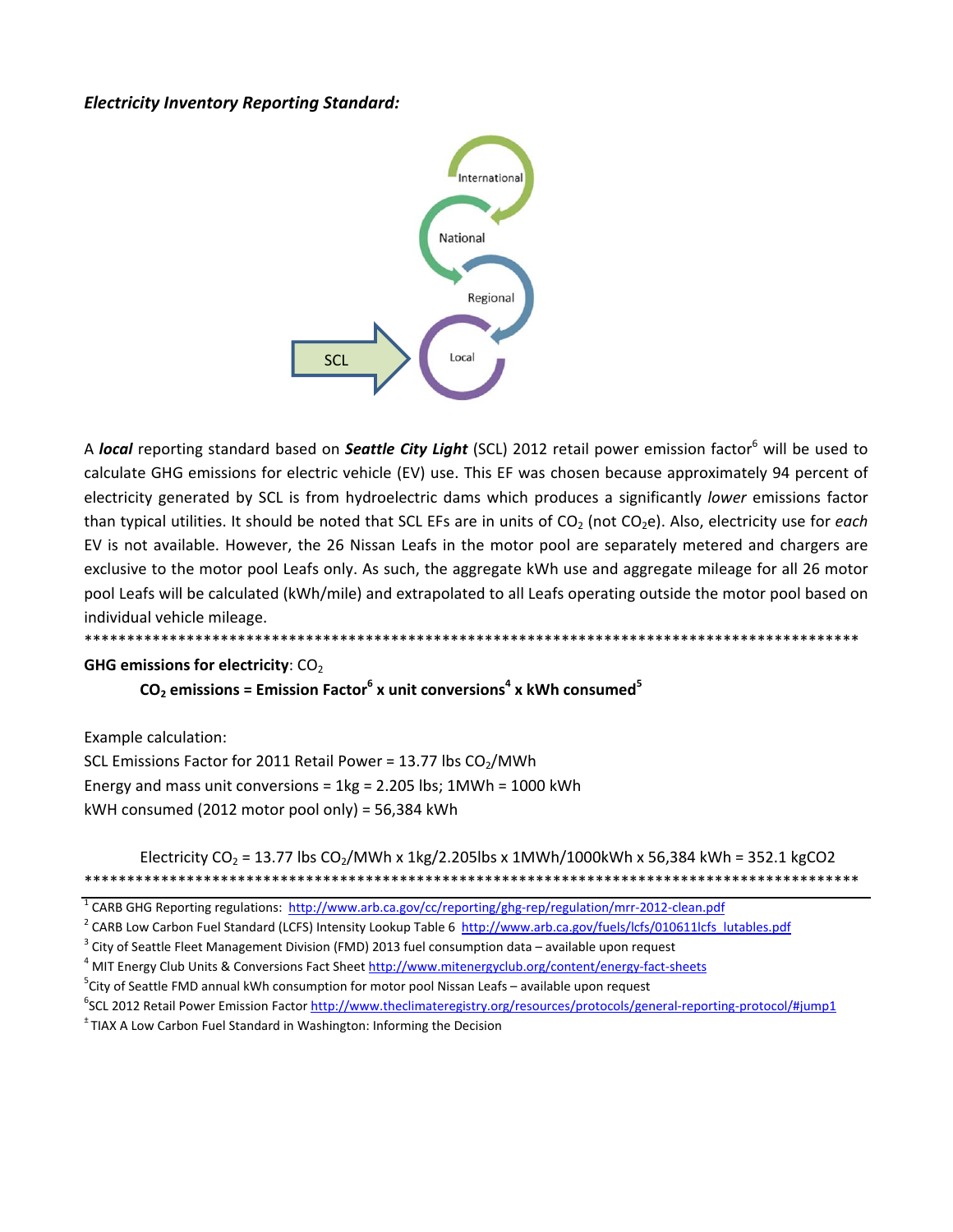#### **Baseline Year & Metrics**

2013 was selected as the baseline year from which all subsequent benchmarks will be measured. Baseline and annual inventories will quantify emissions as a function of the following metrics:

- Fuel consumption
- Number of vehicles
- Vehicle miles traveled (VMTs)
- Labor hours as a proxy for productivity $\pm$

#### **2013 Baseline Inventory**

| <b>GHG Fuel</b>            |              |                                       |                                            |                     |                    |  |
|----------------------------|--------------|---------------------------------------|--------------------------------------------|---------------------|--------------------|--|
| <b>Fuel Type</b>           | 2013 Gallons | <b>Carbon Intensity</b><br>(gCO2e/MJ) | $***$<br><b>Energy Content</b><br>(MJ/gal) | kgCO <sub>2</sub> e | tCO <sub>2</sub> e |  |
| Biodiesel B20 <sup>1</sup> | 6,368.9      | 15.84                                 | 124.8                                      | 12,590.2            | 12.6               |  |
| CNG <sup>2</sup>           | 483.4        | 68.00                                 | 121.3                                      | 3,987.1             | 4.0                |  |
| Diesel <sup>3</sup>        | 1,119,300.8  | 94.71                                 | 135.5                                      | 14,364,216.5        | 14,364.2           |  |
| Propane <sup>4</sup>       | 4,206.8      | 83.13                                 | 88.1                                       | 30,809.6            | 30.8               |  |
| Unleaded Gas <sup>5</sup>  | 1,247,197.1  | 93.21                                 | 121.3                                      | 14,101,881.1        | 14,101.9           |  |
| <b>TOTAL</b>               | 2,377,557.0  | $\qquad \qquad \blacksquare$          | $\qquad \qquad \blacksquare$               | 28,513,484.5        | 28,513.5           |  |

| <b>GHG Electricity</b>   |          |                                                  |                  |  |  |
|--------------------------|----------|--------------------------------------------------|------------------|--|--|
| <b>Fuel Type</b>         | 2013 kWh | ***<br><b>SCL EF</b><br>(kgCO <sub>2</sub> /kWh) | tCO <sub>2</sub> |  |  |
| Electricity <sup>b</sup> | 89,260.3 | 0.01162                                          | 1.04             |  |  |

| <b>2013 Fleet GHG Emissions</b> |                        |                                             |  |  |
|---------------------------------|------------------------|---------------------------------------------|--|--|
|                                 | Fuel 28,513.48 $tCO2e$ |                                             |  |  |
| Electricity                     | 1.04 $tCO2$            |                                             |  |  |
|                                 |                        | <b>TOTAL</b> 28,514.52 Metric tons of $CO2$ |  |  |

<u>.</u><br>"Productivity Metric - For the purpose of this plan, productivity will be measured in terms of labor hours worked at the City over any given

year. This includes straight time, overtime and out-of-class time obtained by the City Personnel Department (earning codes: AA, AB, AC, CA, CB, CC, TA, TB, TC, GA, G, GC and EA, EB, EC if applicable). This metric is included to allow future inventories to be reported as a function of City productivity and normalized for increases or decreases in workload or levels of service delivery (and ultimately the need for *more or fewer vehicles and more or less fuel as a result of that fluctuation).*

\*Carbon Intensity Values obtained from California Air Resources Board (CARB) Low Carbon Fuel Standard (LCFS) Carbon Intensity Lookup *Tables. http://www.arb.ca.gov/fuels/lcfs/010611lcfs\_lutables.pdf*

*References below cite pathway identifier number and analysis notes*

*1 BIODOO2*

*2 CNG002 (Sold as gallons of gas equivalent – GGE – therefore gasoline energy content was used) 3 ULSD001*

*4 LNG001 (LNG used in the absence of published LPG factor – difference assumed to be <10%) 5 90% CBOB001 + 10% ETHC001*

 $^6$ 25.62 lbs CO $_2$ /MWh (kWh measured from motor pool Leafs and extrapolated to all Fleet Leafs based on miles driven)

*\*\*MIT Unit & Energy Conversions http://mitenergyclub.org/sites/default/files/Units\_ConvFactors.MIT\_EnergyClub\_Factsheet.v8.pdf* 

*\*\*\*2012 SCL Retail Emissions Factor http://www.theclimateregistry.org/resources/protocols/general‐reporting‐protocol/#jump3*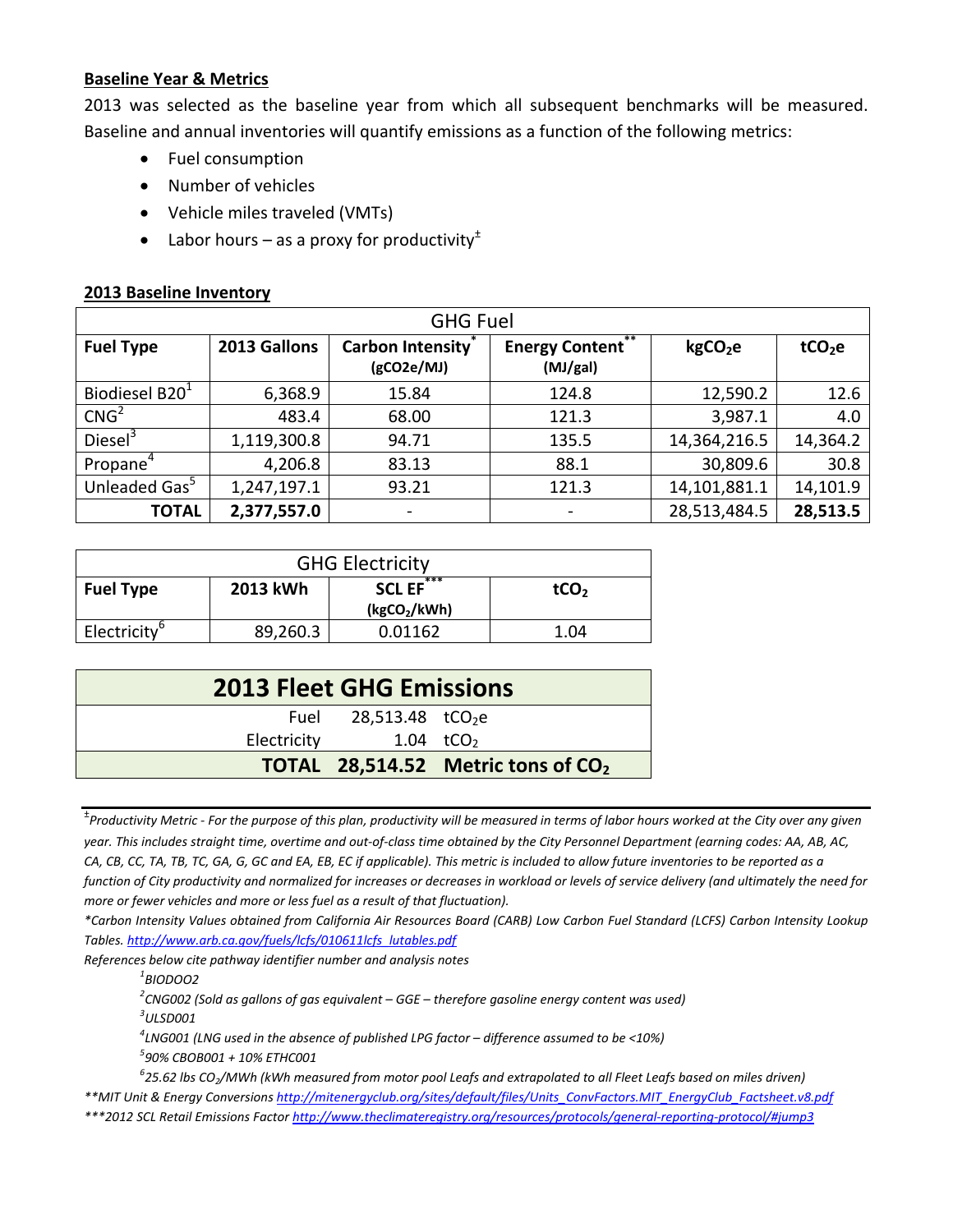

Total Vehicle Count & GHG Emissions per Vehicle

| <b>Total Equipment Count</b> |       |  | <b>GHG Emissions</b>       |
|------------------------------|-------|--|----------------------------|
| Scooters/Off Road            | 215   |  | Total GHG ( $kgCO2$ )      |
| Sedans                       | 751   |  | <b>Total Vehicles</b>      |
| Vans                         | 515   |  | kgCO <sub>2</sub> /Vehicle |
| <b>SUVs</b>                  | 294   |  |                            |
| Pickups                      | 721   |  |                            |
| <b>Trucks</b>                | 552   |  |                            |
| Construction                 | 219   |  |                            |
| Horticulture                 | 140   |  |                            |
| <b>Trailers</b>              | 436   |  |                            |
| Misc.                        | 72    |  |                            |
| <b>TOTAL</b>                 | 3,915 |  |                            |

| <b>Total Equipment Count</b> |     |  | <b>GHG Emissions per Vehicle</b> |            |
|------------------------------|-----|--|----------------------------------|------------|
| Scooters/Off Road            | 215 |  | Total GHG ( $kgCO2$ )            | 28,513,485 |
| Sedans                       | 751 |  | <b>Total Vehicles</b>            | 3,915      |
| Vans                         | 515 |  | kgCO <sub>2</sub> /Vehicle       | 7,283      |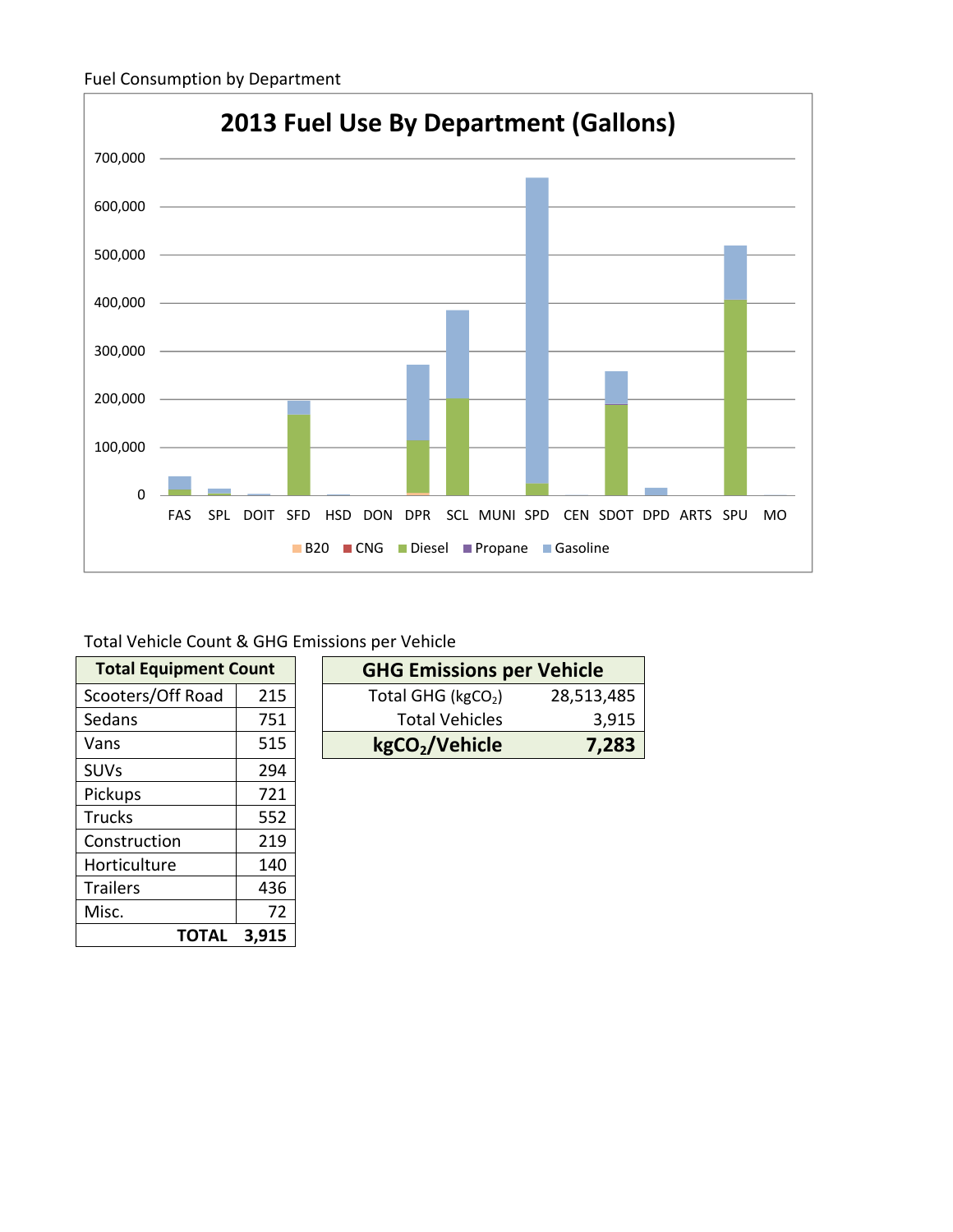| Vehicle Miles Traveled (VMT) by Department & GHG Emissions per VMT |  |  |
|--------------------------------------------------------------------|--|--|
|--------------------------------------------------------------------|--|--|

| <b>Department</b>                  | <b>2013 VMT</b> | <b>GHG Emissions per VMT</b>        |
|------------------------------------|-----------------|-------------------------------------|
| Finance & Administrative Services  | 734,290         | Total GHG ( $kgCO2$ )<br>28,513,485 |
| Seattle Public Library             | 154,236         | 18,128,332<br><b>Total VMTs</b>     |
| Dept. of Information Technology    | 46,455          | kgCO <sub>2</sub> /VMT<br>1.57      |
| Seattle Fire Department            | 1,090,066       |                                     |
| Human Services Department          | 72,648          |                                     |
| Dept. of Neighborhoods             | 5,055           |                                     |
| Seattle Parks & Recreation         | 2,152,296       |                                     |
| Seattle City Light                 | 3,079,223       |                                     |
| <b>Municipal Court</b>             | 7,046           |                                     |
| Seattle Police Department          | 5,716,443       |                                     |
| Seattle Center                     | 36,408          |                                     |
| Seattle Dept. of Transportation    | 1,571,505       |                                     |
| Dept. of Planning & Development    | 398,130         |                                     |
| <b>Arts &amp; Cultural Affairs</b> | 5,468           |                                     |
| <b>Seattle Public Utilities</b>    | 3,027,740       |                                     |
| Office of Housing                  | 18,836          |                                     |
| Mayor's Office                     | 12,487          |                                     |
| <b>TOTAL</b>                       | 18,128,332      |                                     |

| <b>GHG Emissions per VMT</b> |            |  |  |  |
|------------------------------|------------|--|--|--|
| Total GHG ( $kgCO2$ )        | 28,513,485 |  |  |  |
| <b>Total VMTs</b>            | 18,128,332 |  |  |  |
| kgCO <sub>2</sub> /VMT       | 1.57       |  |  |  |